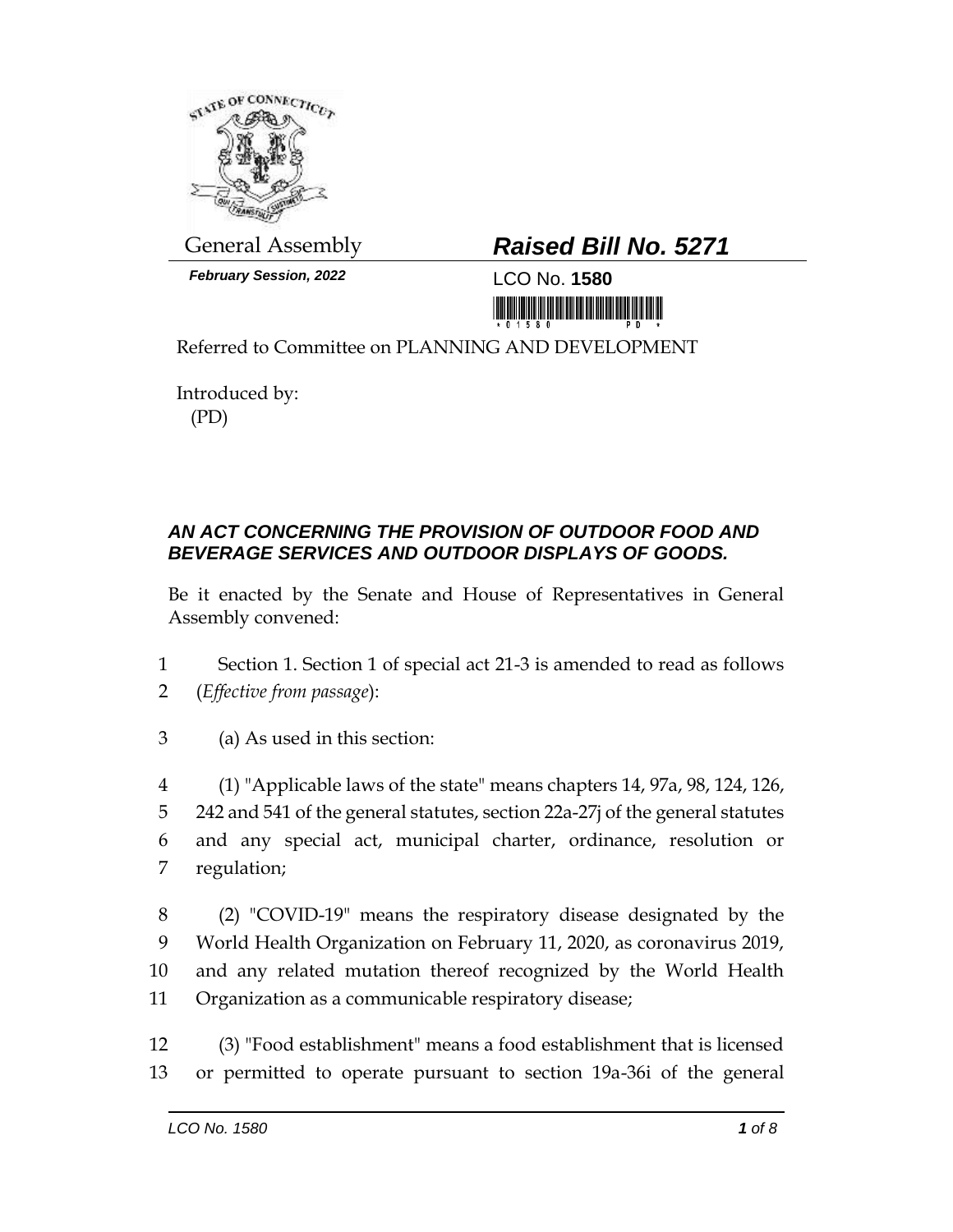statutes;

- (4) "Local enforcement official" means a zoning enforcement officer, or such officer's designee, or building official, or such official's designee;
- (5) "Municipality" has the same meaning as provided in section 8-1a of the general statutes; and
- (6) "Outdoor activities" means outdoor food and beverage service or outdoor displays of goods for sale. "Outdoor activities" shall not include live entertainment.

 (b) Notwithstanding the provisions of section 8-3b of the general statutes, for the period commencing on **[**the effective date of this section**]** March 31, 2021, and ending **[**March 31, 2022**]** April 30, 2023, if a zoning administrator, chairperson of a zoning commission or planning and zoning commission or chief elected official of a municipality finds that a proposal to establish or change a zone or regulation to expand or permit outdoor activities is necessary to respond to or provide economic recovery from the COVID-19 pandemic, such zoning administrator, chairperson or chief elected official may place such proposal on the public hearing agenda of the zoning commission or planning and zoning commission, as applicable, and such commission shall conduct a public hearing and act on such proposal without the need to comply with the requirements of said section of the general statutes.

 (c) (1) Notwithstanding any provision of the applicable laws of the state, for the period commencing on **[**the effective date of this section**]** March 31, 2021, and ending **[**March 31, 2022**]** April 30, 2023, any person making a permit application to engage in outdoor activities shall make such application to a local enforcement official, who shall review and make a determination on each such application. If such outdoor activities will occur on a state highway right-of-way, an additional permit application shall be made by such person to the Department of Transportation pursuant to chapter 242 of the general statutes. No local enforcement official shall impose a fee for a permit application under this subsection.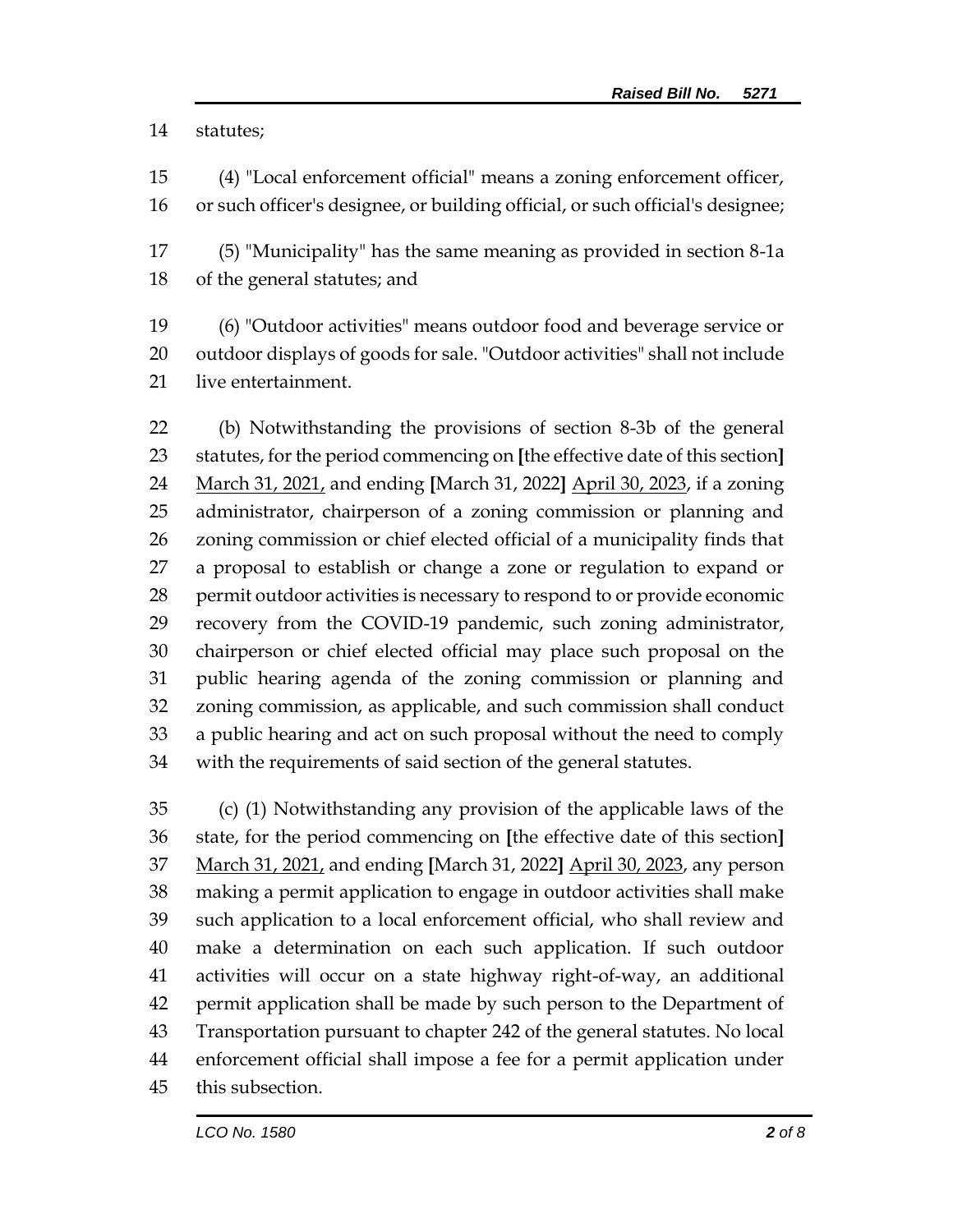(2) Notwithstanding any provision of the applicable laws of the state, for the period commencing on **[**the effective date of this section**]** March 31, 2021, and ending **[**March 31, 2022**]** April 30, 2023, any person who makes a permit application to a local enforcement official to engage in outdoor activities shall not be required to submit (A) plans stamped by a licensed engineer, landscape architect or architect, (B) a site survey, (C) a parking plan, (D) a traffic study or plan, (E) a sign plan, (F) a soil erosion and sediment control plan, (G) a photometric lighting plan, or (H) a stormwater management plan, provided such person submits, at a minimum, a (i) drawing or illustration, roughly to scale or dimensioned and depicting with reasonable accuracy the outdoor area proposed to be used and what is proposed to be placed, built or erected in the outdoor area, and (ii) written narrative describing any noise, waste management, odor, light pollution or environmental impacts expected in such outdoor area as a result of such outdoor activities and an explanation of how such impacts will be mitigated. The local enforcement official reviewing such application may require an applicant to submit additional information that such officer deems necessary to protect public health, safety or the environment, provided such officer shall consider the need for expedited review of such applications.

 (3) Notwithstanding any provision of the applicable laws of the state, for the period commencing on **[**the effective date of this section**]** March 31, 2021, and ending **[**March 31, 2022**]** April 30, 2023, each local enforcement official shall approve, approve with conditions or reject any application for outdoor activities and notify each applicant of such decision in a manner prescribed by the local enforcement official not later than (A) ten days after the receipt of such application, or (B) ten days after the receipt of any additional information requested by the local enforcement official pursuant to subdivision (1) of this subsection. The failure of any local enforcement official to provide such notice shall be deemed to be an approval of such application.

 (4) Notwithstanding any provision of the applicable laws of the state, for the period commencing on **[**the effective date of this section**]** March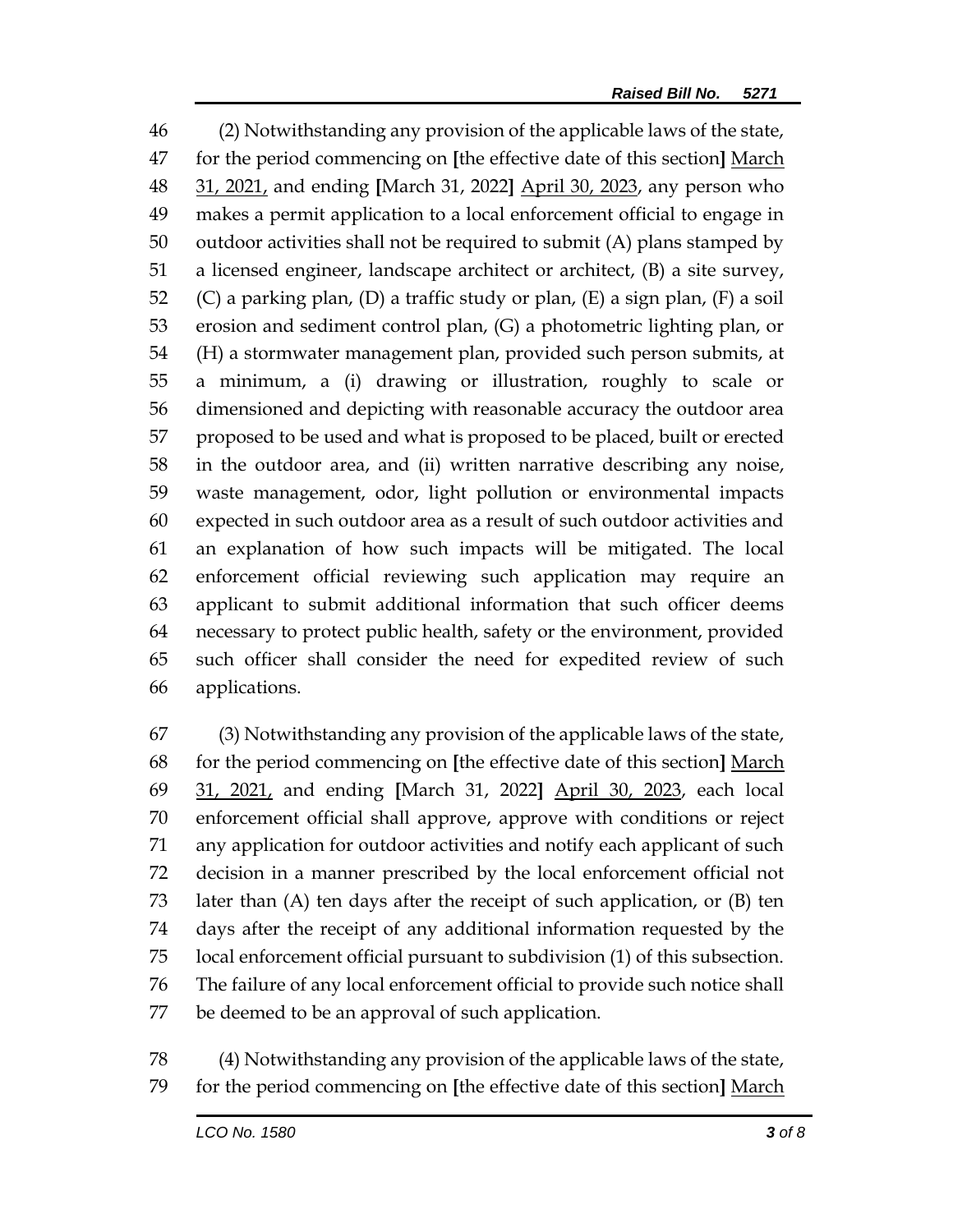31, 2021, and ending **[**March 31, 2022**]** April 30, 2023, if a local enforcement official approves with conditions or rejects an application pursuant to subdivision (3) of this subsection, the applicant may appeal such decision, not later than seven days after the receipt of notice of such decision, to the zoning commission, planning and zoning commission or chief elected official of the municipality, as applicable. A public hearing shall not be required for any such appeal.

 (5) Notwithstanding any provision of the applicable laws of the state, for the period commencing on **[**the effective date of this section**]** March 31, 2021, and ending **[**March 31, 2022**]** April 30, 2023, nothing in this subsection shall affect an individual's right to submit a complaint to any relevant municipal authority or the right of any such municipal authority to enforce conditions or requirements associated with permitted outdoor activities, impose fines or issue notices of violations or cease and desist orders.

 (d) Notwithstanding any provision of the applicable laws of the state, for the period commencing on **[**the effective date of this section**]** March 31, 2021, and ending **[**March 31, 2022**]** April 30, 2023, any person permitted to engage in outdoor activities may engage in such activities (1) on public sidewalks and other pedestrian pathways abutting the area permitted for principal use and on which vehicular access is not allowed, (A) provided a pathway (i) is constructed in compliance with physical accessibility guidelines, as applicable, under the federal Americans with Disabilities Act, 42 USC 12101, et seq., as amended from time to time, and (ii) such pathway extends for the length of the lot upon which the area permitted for principal use is located, is not less than four feet in width, not including any area on a street or highway, and remains unobstructed for pedestrian use, and (B) subject to reasonable conditions imposed by the municipal official or agency that issues right- of-way or obstruction permits, (2) on off-street parking spaces or parking lots associated with the permitted use, notwithstanding any municipal ordinance establishing minimum requirements for off-street parking, (3) on any lot, streetface, yard, court or open space abutting, or noncontiguous lot that is not more than one lot, streetface, yard, court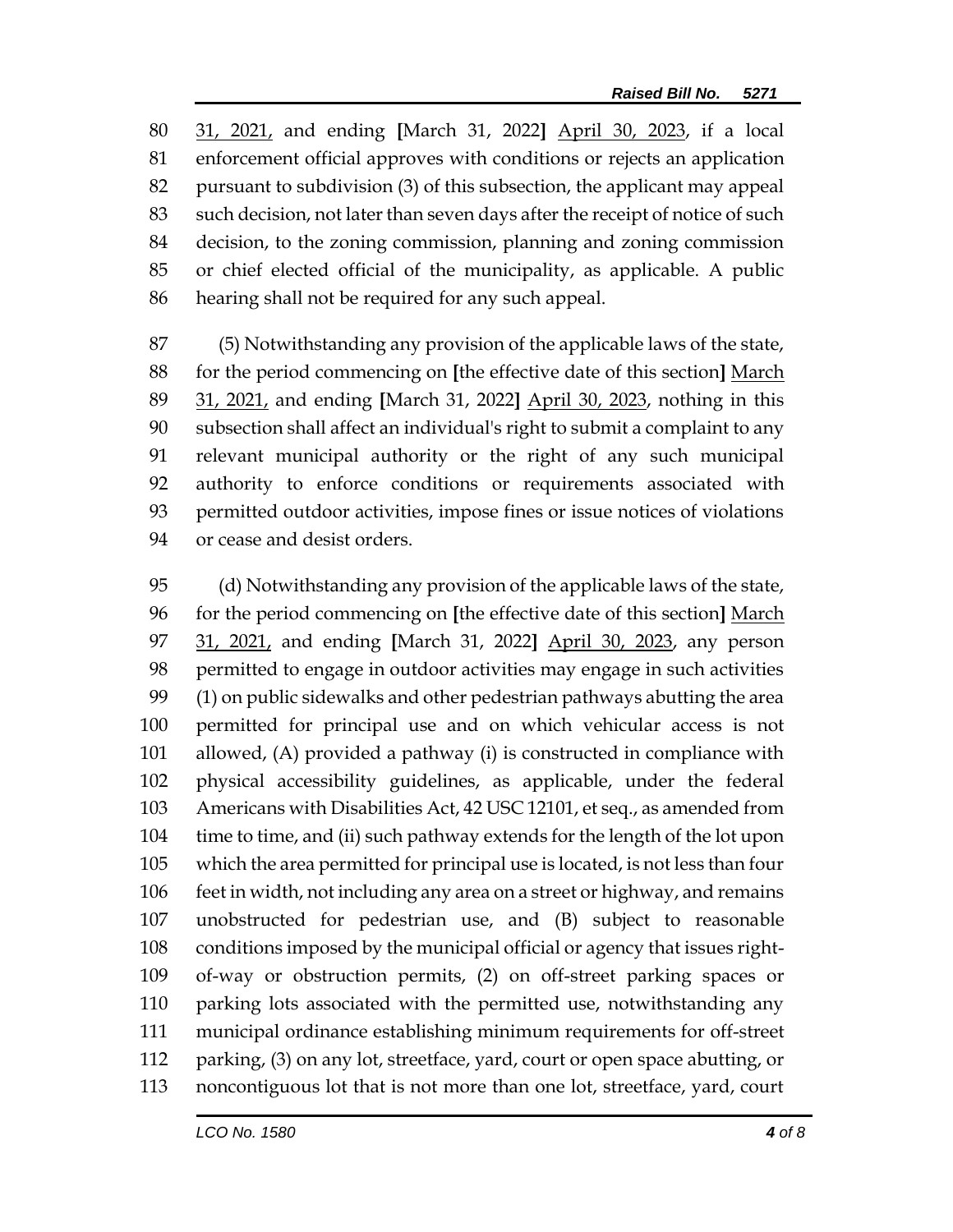or open space removed from, the area permitted for the principal use, provided (A) such lot, streetface, yard, court or open space is located in a zoning district where outdoor activities are permitted, (B) such use is in compliance with any applicable requirements for access or pathways pursuant to physical accessibility guidelines under the federal Americans with Disabilities Act, 42 USC 12101, et seq., as amended from time to time, and (C) such person obtains written authorization to engage in such outdoor activities from the owner of such lot, streetface, yard, court or open space and provides a copy of such authorization to the zoning commission, and (4) until eleven o'clock p.m. on Friday and Saturday and nine o'clock p.m. on all other days of the week, or until times established by the zoning commission, planning and zoning commission or chief elected official of the municipality, as applicable, whichever is later.

 (e) (1) Notwithstanding any provision of the applicable laws of the state, for the period commencing on **[**the effective date of this section**]** March 31, 2021, and ending **[**March 31, 2022**]** April 30, 2023, the Department of Transportation may allow any person to engage in outdoor activities on a nonvehicular portion of a state highway right-of- way, provided the department establishes any conditions on such use, as deemed necessary by the Commissioner of Transportation.

 (2) For the period commencing on **[**the effective date of this section**]** March 31, 2021, and ending **[**March 31, 2022**]** April 30, 2023, outdoor activities shall be considered a special event for the purposes of section 14-298-262 of the regulations of Connecticut state agencies.

 (3) Notwithstanding any provision of the applicable laws of the state, for the period commencing on **[**the effective date of this section**]** March 31, 2021, and ending **[**March 31, 2022**]** April 30, 2023, any municipality shall request a special event permit from the Department of Transportation before closing any part of a vehicular portion of a state highway right-of-way for outdoor activities, in accordance with the provisions of section 14-298-262 of the regulations of Connecticut state agencies. The Department of Transportation shall expedite its review of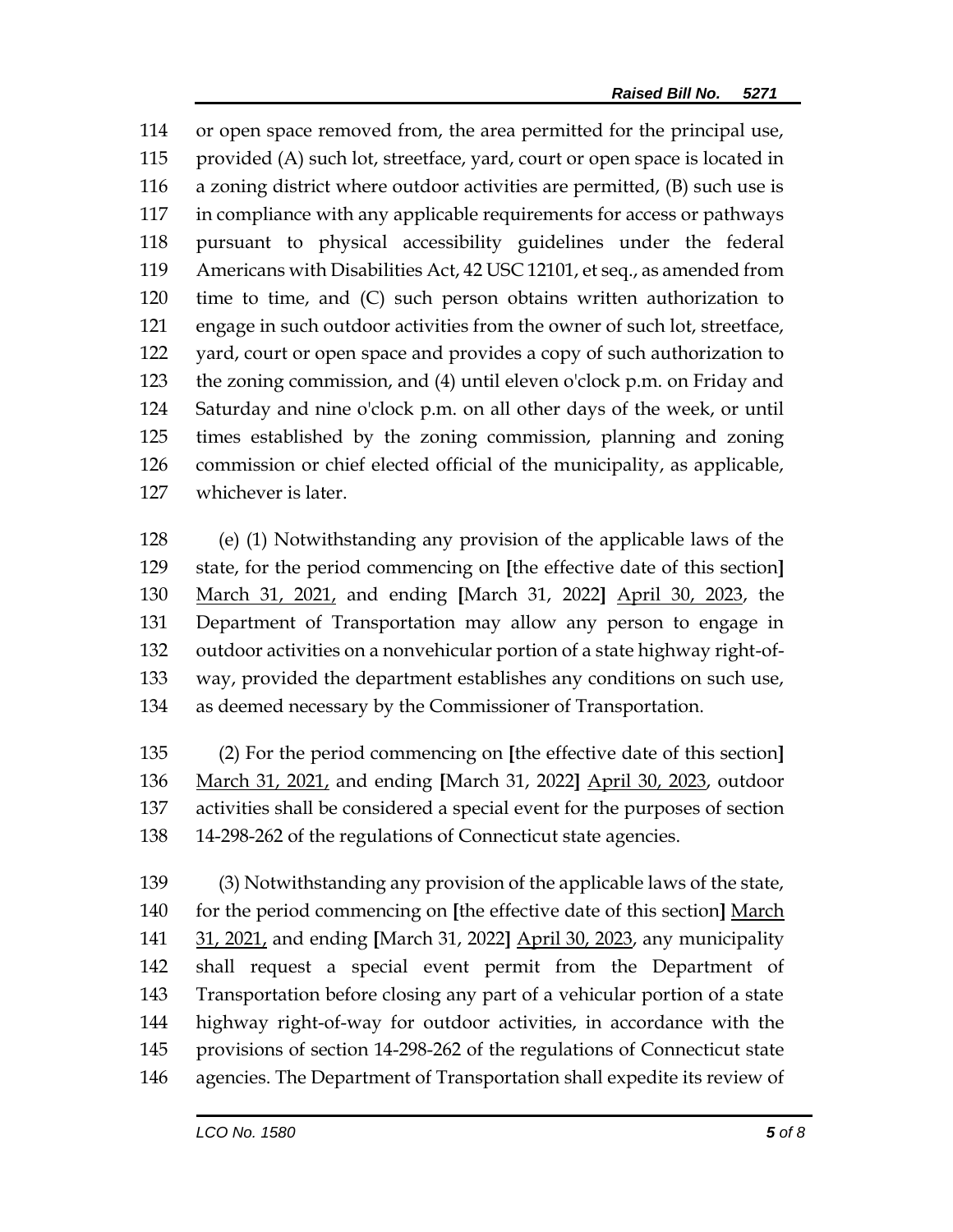## any such request.

 (4) Notwithstanding any provision of the applicable laws of the state, for the period commencing on **[**the effective date of this section**]** March 31, 2021, and ending **[**March 31, 2022**]** April 30, 2023, any municipal official having jurisdiction over local roads, in consultation with the municipality's local traffic authority, may close a local road to permit outdoor activities without conducting a public hearing, except that if such local road is utilized as part of a public transportation route, such official shall consult with the Department of Transportation.

 (f) Notwithstanding any provision of title 30 of the general statutes or any provision of the regulations of Connecticut state agencies, for the period commencing on **[**the effective date of this section**]** March 31, 2021, and ending **[**March 31, 2022**]** April 30, 2023, no entity that is licensed to serve alcoholic beverages shall be required to obtain a patio or extension of use permit to engage in outdoor activities, provided such entity: (1) Complies with the provisions of this section, (2) complies with any rules for outdoor dining, including, but not limited to, safety or social distancing requirements issued by the Governor, the Department of Economic and Community Development or other agency or entity authorized by law or pursuant to an executive order, to issue such requirements in response to the COVID-19 pandemic, (3) complies with any municipal requirements related to outdoor dining or the sale of alcoholic beverages that are consistent with the provisions of this section, (4) complies with any provision of title 30 of the general statutes or regulations of Connecticut state agencies regarding the prohibition of the sale of alcohol to minors or intoxicated persons or regarding restrictions on the times such entity may serve alcoholic beverages, (5) complies with any rules in effect limiting or restricting the sale or consumption of alcoholic beverages only to customers who consume food on such entity's premises, (6) does not maintain an outdoor consumer bar, as defined in section 30-62a of the general statutes, and (7) does not provide live entertainment, unless such entertainment was previously permitted in such entity's outdoor space or such entity obtains permission from the applicable municipal official to provide live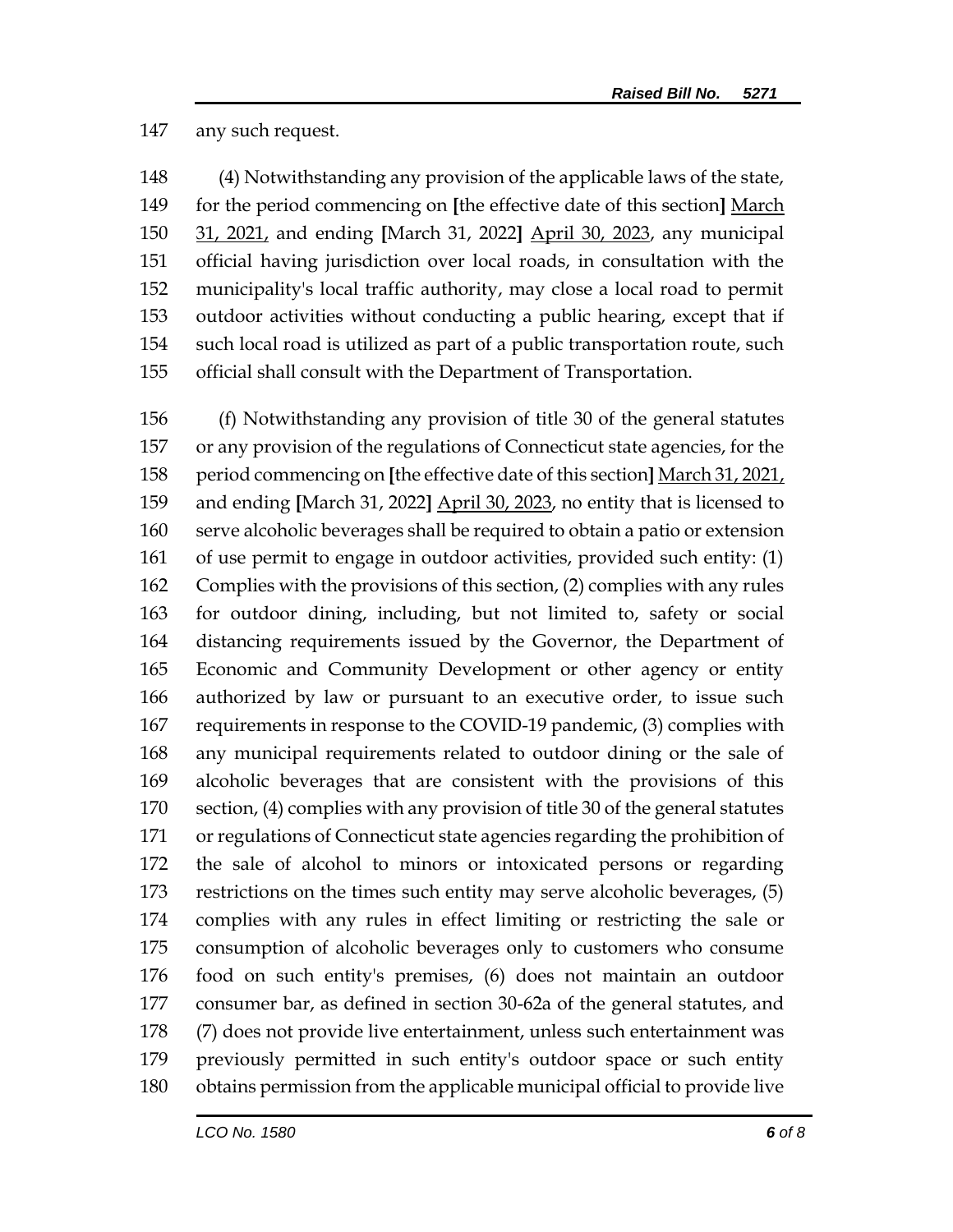entertainment, and the provision of such entertainment complies with any relevant safety or social distancing requirements issued by the Governor, the Department of Economic and Community Development or other agency or entity authorized by law or pursuant to an executive order, to issue such requirements in response to the COVID-19 pandemic.

 (g) Any outdoor activity allowed pursuant to Executive Order No. 7MM of Governor Ned Lamont prior to **[**the effective date of this section**]** March 31, 2021, shall be deemed approved and permitted in accordance with the requirements of this section until **[**March 31, 2022**]** April 30, 2023, without need for reapplication, (1) provided an additional application shall be made for any expansion of a previously approved outdoor activity, except if such expansion is solely related to alterations to reduce the width of a pathway required pursuant to subdivision (1) of subsection (d) of this section, provided such pathway is not reduced to less than four feet in width, and (2) except that any person engaging in a previously approved outdoor activity on a state highway right-of-way who seeks to continue such outdoor activity after April 19, 2021, shall make an application to the Department of Transportation pursuant to chapter 242 of the general statutes to ensure compliance with relevant federal requirements.

 (h) Notwithstanding any provision of the applicable laws of the state, nothing in this section shall alter or affect a nonconforming use or structure or prohibit any person from seeking or obtaining approval for engaging in outdoor activities pursuant to existing municipal zoning regulations.

 (i) For the period commencing on **[**the effective date of this section**]** March 31, 2021, and ending **[**March 31, 2022**]** April 30, 2023, any minimum requirement for off-street parking or requirement prohibiting outdoor activities from taking place on parking lots shall not apply to the extent required to allow outdoor activities alone or in conjunction with any other activity authorized by law, executive order or municipal regulations, including any activity required to enable the response to the